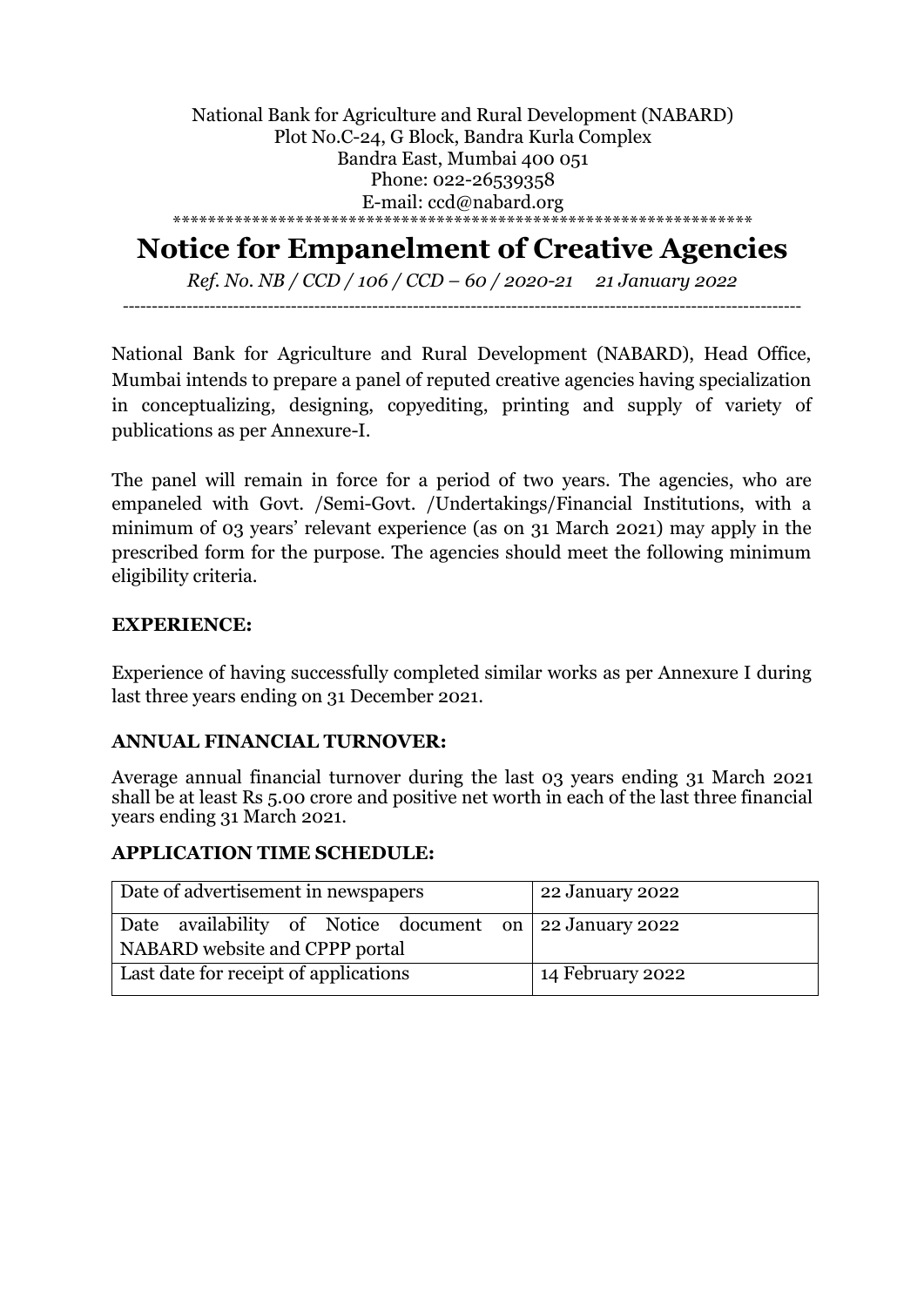The application for empanelment should be made in the prescribed format which, along with the other relevant details, including terms and conditions of empanelment, can be downloaded from the Bank's website https://www.nabard.org and Central Public Procurement Portal (CPPP) https://eprocure.gov.in

The applications, duly filled in the prescribed format and complete in all respects, may be submitted in a sealed cover clearly superscribing it as "Application for Empanelment of Creative Agencies" to the Chief General Manager, Corporate Communications Department, NABARD, Head Office, Ground Floor – 'B' Wing, Plot No.C-24, 'G' Block, Bandra Kurla Complex, Bandra (East), Mumbai-400 051. The last date for submission of application is 14 February 2022 up to 3.00 p.m.

NABARD encourages electronic mode of payment to Agencies. For this purpose, please furnish the information in **Annexure-VII**.

The Bank reserves the right to reject any or all the applications without assigning any reasons thereof.

The entire application form and each part of the proforma shall be signed by a person on behalf of the agency, who is authorized to do so.

If the space in the proforma is insufficient for furnishing full details, such information may be supplemented on a separate sheet of paper duly signed stating therein the proforma's relevant part number and serial number. Satisfactory completion certificates for works done for different organisations should be furnished along with the application.

Clarification, if any, may be obtained from Manager/ General Manager, Corporate Communications Department, NABARD, Head Office, Mumbai, Phone Nos. 022- 26539282, 022-26539358 on any working day between 10.00 AM (IST) and 05.00 PM (IST) or through e-mail at [ccd@nabard.org.](mailto:ccd@nabard.org)

H R Srivatsa Chief General Manager Corporate Communications Department

#### **ENCLOSURES**

**Annexure-I - Indicative List of Creative Works Annexure-II - General Conditions for Empanelment Annexure-III - Basic Information Annexure-IV- Past Experience Annexure-V- Technical and Skilled Personnel Annexure-VI - Letter to be submitted on Agency's Letterhead Annexure-VII - Details of Bank Account Annexure-VIII – Cover Page Annexure- IX - Pre-contract Integrity Pact**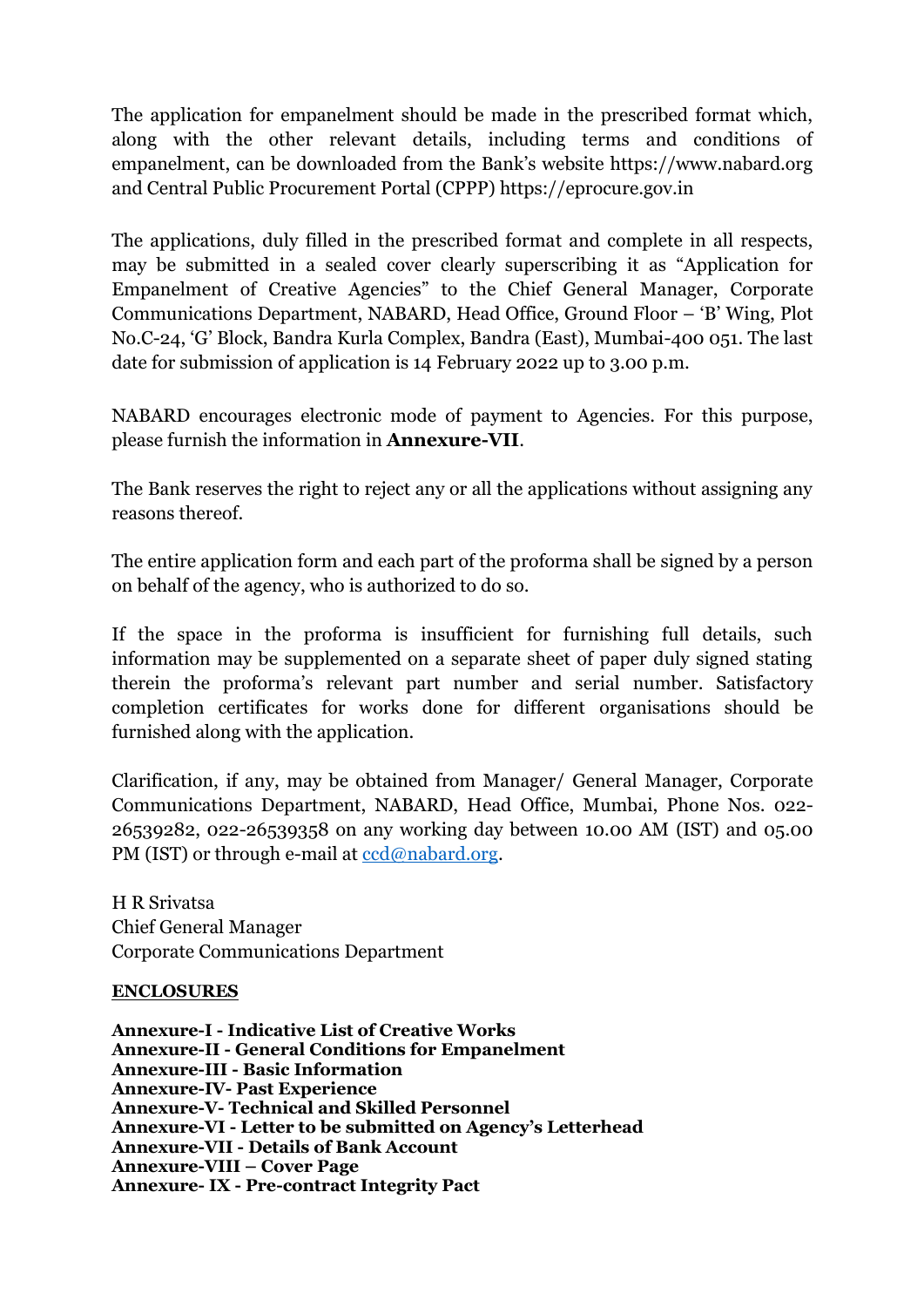## **CHECKLIST FOR SUBMISSION OF APPLICATION FOR EMPANELMENT \***

| Sl. No.        | Particulars                                                                                                                                                                                     | Submitted<br>(Yes)<br>No) |
|----------------|-------------------------------------------------------------------------------------------------------------------------------------------------------------------------------------------------|---------------------------|
| 1              | The application duly filled submitted in a sealed envelope                                                                                                                                      |                           |
| $\overline{2}$ | The application submitted on applicant's letterhead as per <b>Annexure-VI</b>                                                                                                                   |                           |
| 3              | Application superscribed as "Empanelment of Creative Agencies" on the cover and<br>addressed to                                                                                                 |                           |
|                | The Chief General Manager<br><b>Corporate Communications Department</b><br>NABARD, Head Office<br>2nd Floor<br>Plot No.c-24, G Block,<br>Bandra Kurla Complex,<br>Bandra East, Mumbai -400 051  |                           |
| $\overline{4}$ | Submitted copies of registration of the agency under Company/Society Reg. Act. Or /<br>Central/State Govt./PSUs/Banks/Local Govt. Body etc.<br>and with                                         |                           |
| 5              | Submitted copies of Work Orders, Completion / Performance Certificates in support<br>of experience.                                                                                             |                           |
| 6              | Submitted copies of Balance Sheet and Profit & Loss statement for the past three<br>years, duly certified by a practicing Chartered Accountant, in support of Average<br><b>Annual Turnover</b> |                           |
|                | Copy of Permanent Account Number (PAN) of the proprietor/Partnership<br>firm/Private Limited/Limited or Co-operative Body attached.                                                             |                           |
| 8              | Copy of details of Registrations, with (i) GST registration No. from Tax Authority (ii)<br>Sales Tax Authority (TIN) (iii) Registration with ESIC (iv) Registration with EPFO<br>enclosed       |                           |
| 9              | Information duly furnished in <b>Annexure-IV, V &amp; VI</b> along with supporting<br>documents.                                                                                                |                           |
| 10             | Bank details furnished in Annexure-VII                                                                                                                                                          |                           |
| 11             | Copy of cancelled cheque bearing IFS Code                                                                                                                                                       |                           |
| 12             | Self-certified undertakings against point no. 11 & 12 of Annexure II (General<br>Conditions for Empanelment)                                                                                    |                           |

\*Checklist is indicative only. Applicant is requested to go through the notice and application format carefully before submission and submit all information/ documents required.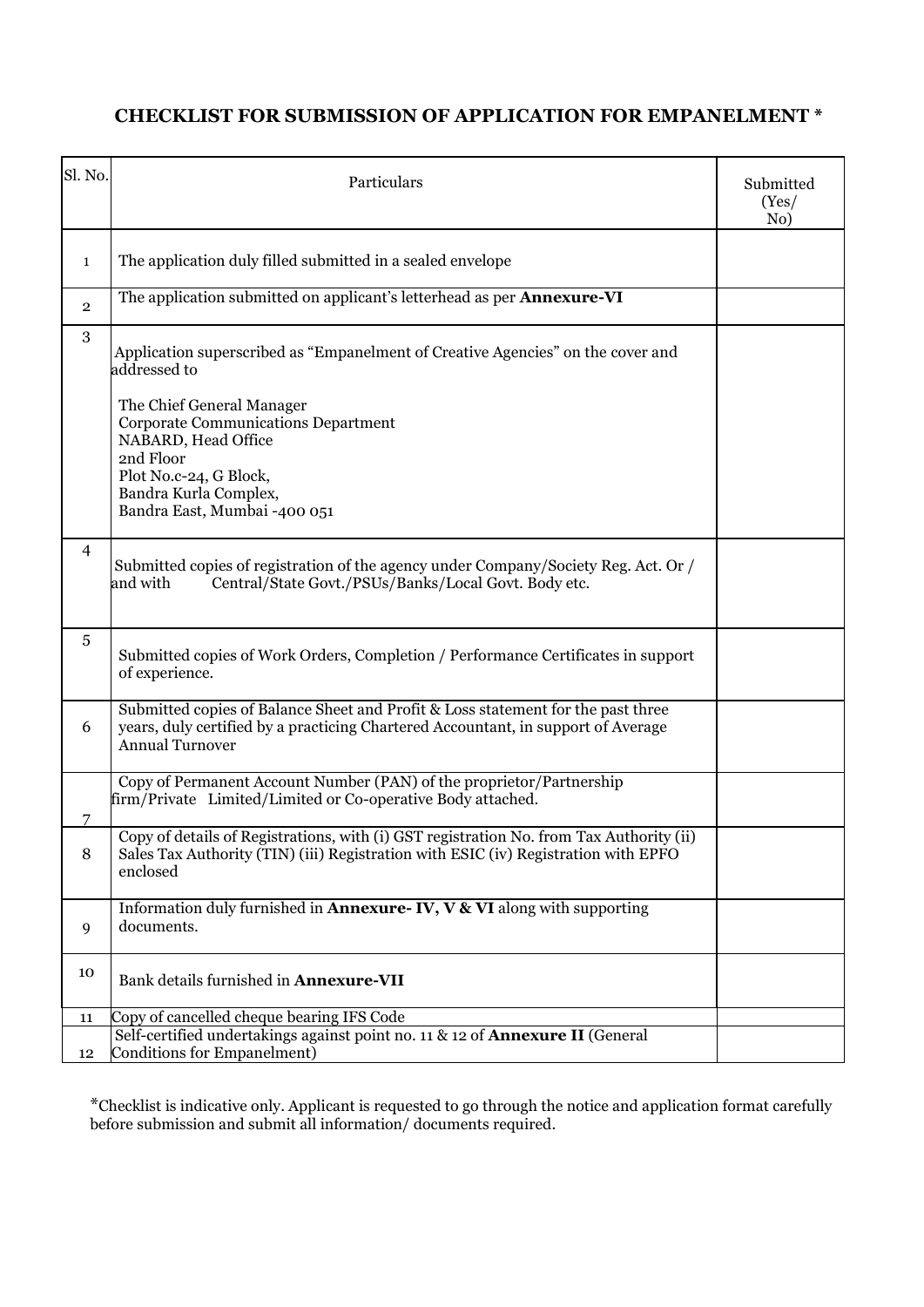#### **ANNEXURE – I Indicative list of creative works**

- Editing, designing, printing and supply of NABARD's in-house magazine NABARD Parivar and other magazines, coffee table books, annual report, etc.
- Conceptualizing and designing advertisement creatives, posters, hoardings on different themes as per NABARD's briefing
- Any other creative work of similar nature assigned by NABARD

**Note:** All the works may be undertaken in English, Hindi, bilingual and/or regional languages as per the requirement of NABARD.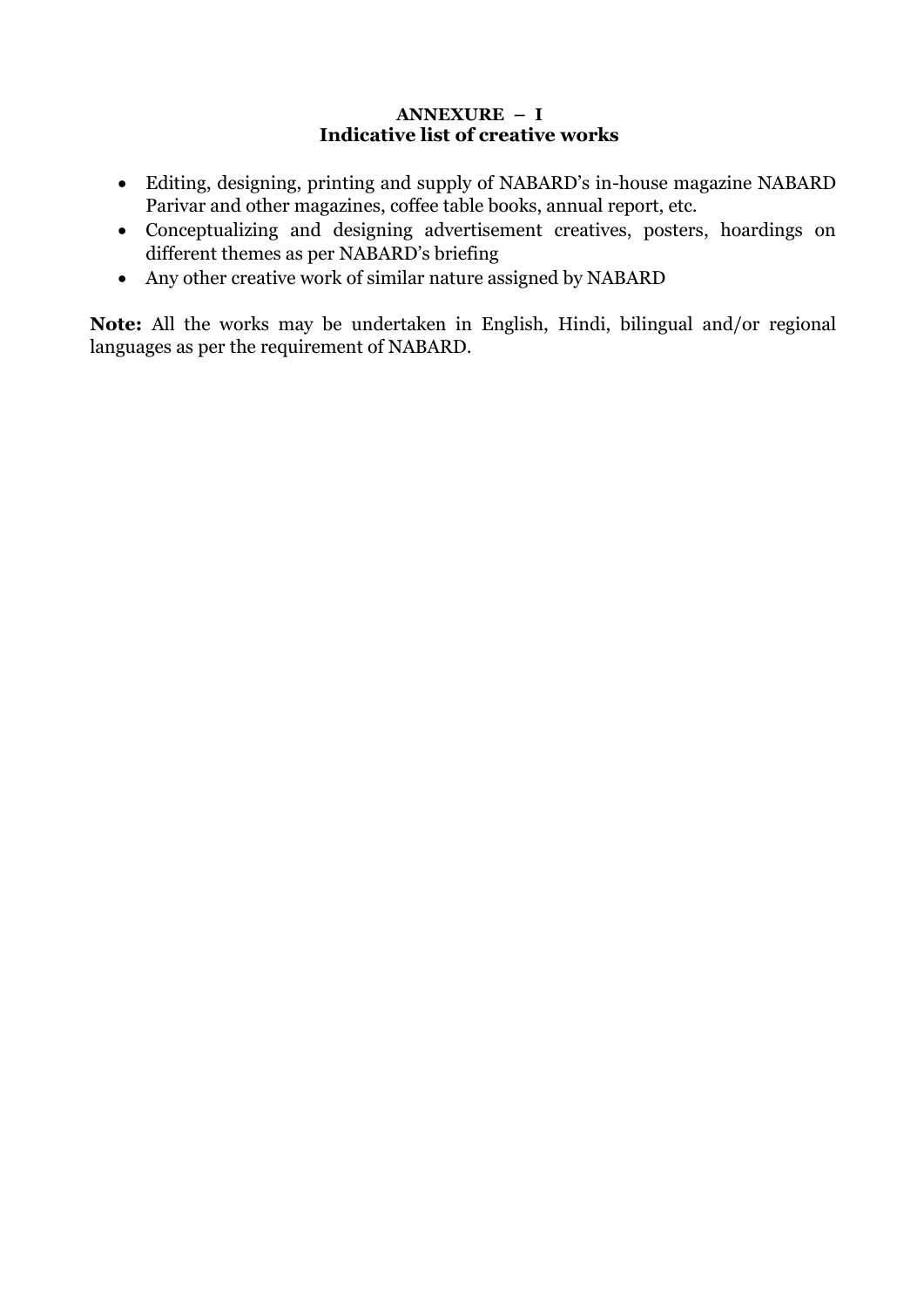## **ANNEXURE-II General Conditions for Empanelment**

- 1) Empanelment will be for a period of two years, i.e., 2022-23 and 2023-24 subject to annual review for satisfactory service. If the service provided by the agency is found to be unsatisfactory or if at any time it is found that information provided for empanelment or for any quotation is false, the Bank reserves the right to delist such agency from the empaneled list, without assigning any reasons.
- 2) The agency must have a dedicated office in Mumbai with relevant expertise, in-house creative personnel, required infrastructure including adequate technical set-up so that work may be attended to, on time.
- 3) The agency must have sufficient number of experienced personnel, technical knowhow and other resources, to complete the awarded work well in time and as per specifications.
- 4) The agency must have experience of having successfully completed similar works in the last 3 years (as on 31 December 2021). At least one work should have been done for Govt., Autonomous bodies / PSBs or Financial Institutions or any other reputed govt. organization.
- 5) The agency may submit performance certificates from persons/entities/institutions for whom the work has been done.
- 6) The Bank reserves the right to inspect the facilities of the agency to verify the genuineness and to ensure conformity with the details given in the application.
- 7) Agency will be responsible to ensure that the application reaches the Bank on or before due date and in time. Application received after due date and time or which is incomplete in any respect is liable to be rejected.
- 8) NABARD shall have the right to make any alterations, omissions, additions or subtractions in items/services at the time of award of contract. In case, the agency does not agree for such alterations, NABARD will be free to award the contract to the other eligible empaneled agency.
- 9) NABARD shall have discretion to give any work to any empaneled agency selected through this notice process and the other agency will not have to claim for the work.
- 10) The empanelment of an agency shall not mean that the NABARD cannot do such work directly/through any other agency without routing through the agency empaneled through this notice process.
- 11) NABARD will have the right to drop any Agency from the empaneled list without assigning any reason whatsoever. NABARD also reserves the right to modify the Terms and Conditions for empaneled Agencies.
- 12) The empaneled agency is expected to maintain high level of professional ethics and will not act in any manner, which is detrimental to NABARD's interest. Agency will maintain confidentiality on matters disclosed until proper instruction is issued in this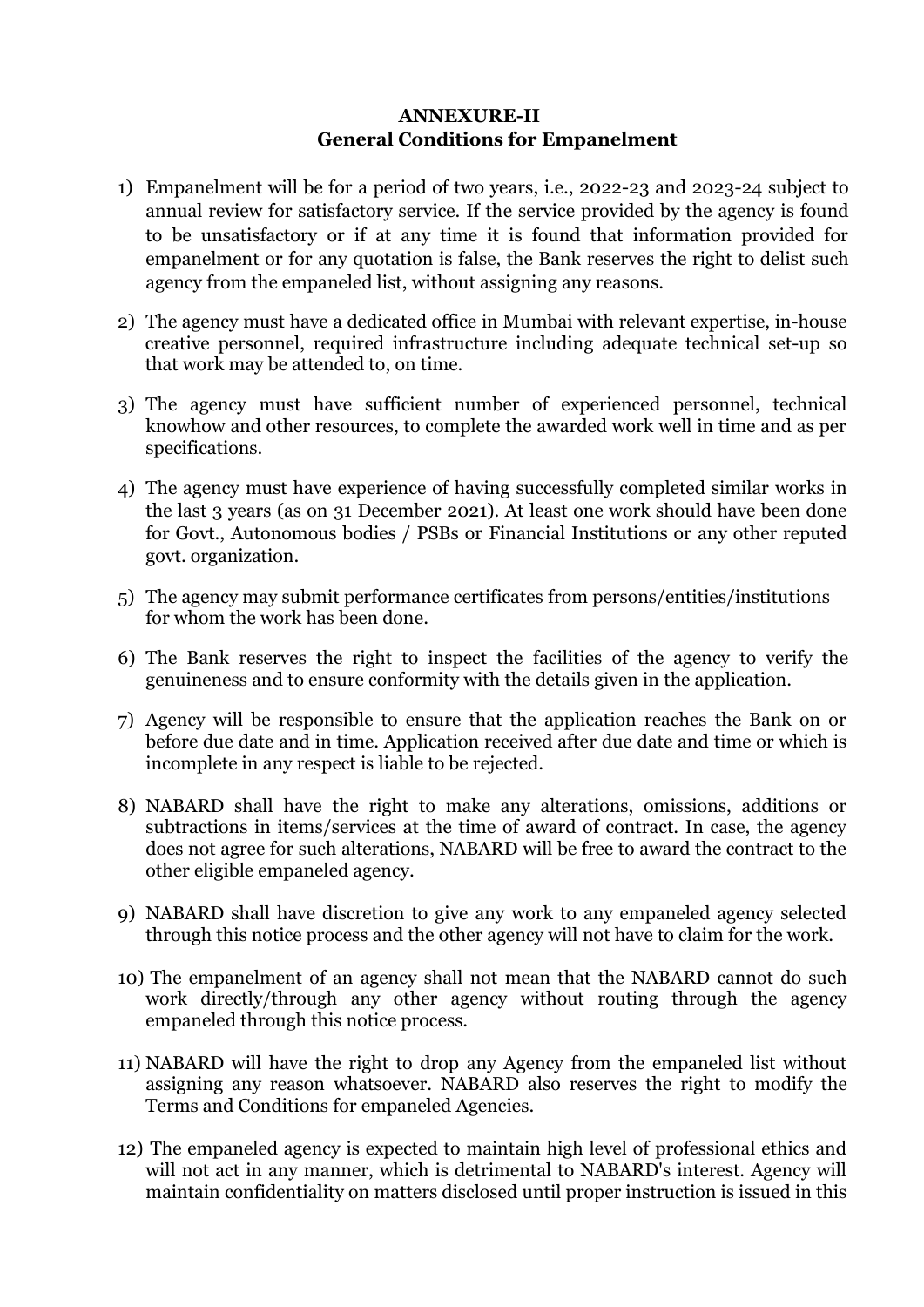regard. NABARD reserves the right to impose penalty in case of any violation of the above.

- 13) The agency will not be allowed to assign or sublet the empanelment or any part of it to any other vendor/agency in any form. Failure to do so shall result in the termination of empanelment.
- 14) Time and date of delivery and period of execution shall be essence of the contract. If the Agency fails to deliver the services thereof within the period fixed for such delivery in the prescribed schedule or at any time repudiates the work assigned before the expiry of such periods, NABARD may, without prejudice to any other right or remedy available to recover the damages for breach of the contract.
- 15) Penalty Clause: In case of delay in execution of work beyond 24 hours from the schedule time given, NABARD shall have discretion to impose penalty on the agency to pay 2% of cost of the work per day, which may include cancellation of the order and termination of the empanelment. If the allotted work is misprinted or published differently from the approved one, the agency will correct it/if required to publish corrigendum etc. at their own cost at the earliest (within a week).
- 16) In case of any disputes on execution of the work during the period of contract, the decision of the Chief General Manager, CCD, NABARD shall be binding and final. Any legal disputes shall be subject to Mumbai jurisdiction.
- 17) It may be noted that this exercise is to empanel the agencies for conceptualizing, designing, copyediting, printing and supply of variety of publications including magazines, journals and coffee table books, annual report, posters, advertisement creatives, event collaterals and other publicity material. Whenever the need arises, the empaneled agencies will be invited for quoting the rates. The empanelment shall not be construed as guarantee for award of work.
- 18) The agency should not have been blacklisted in the last one year (effective from issuing date of this Notice) by any Central/State Government/Public Sector Undertaking.
- 19)The agency should not have defaulted in paying dues to media houses, banks and tax authorities.
- 20) The agency shall bear all the costs associated with the preparation and submission of application and the costs, if any, for subsequent selection process. NABARD will in no case be responsible or liable for these costs regardless of the conduct or outcome of the empanelment process.
- 21)Amendments to this Notice document may be issued by NABARD at any time, prior to the deadline for submission. Such amendments will be available on NABARD's website in the form of Addenda/Corrigenda. The amendments, if any, shall be deemed to form an integral part of this Notice document from the date of issue and shall be binding on the agencies.
- 22)NABARD will examine the applications to determine whether the documents submitted are complete, whether required information has been provided as underlined in this Notice, whether the documents have been properly signed and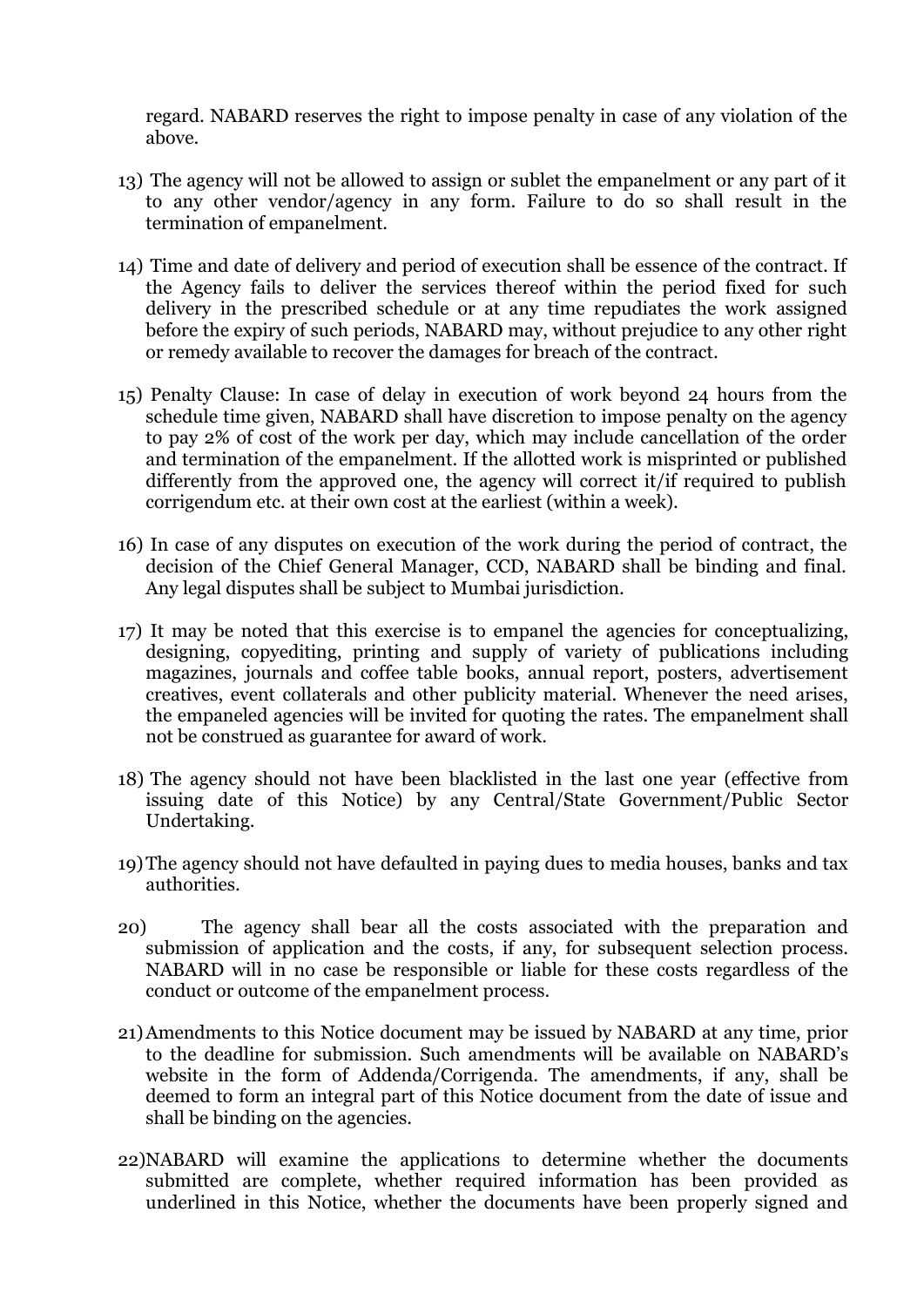whether response to this Notice is generally in order. Only those agencies, which comply with the general conditions, will be taken up for evaluation.

- 23)NABARD may call for further clarifications, additional particulars required, if any, on the application submitted. The agency has to submit the clarifications/additional particular in writing within the deadline to be specified by NABARD.
- 24) In the first stage, the applications will be evaluated based on the eligibility criteria, work experience and other information furnished in the application. Applicants whose applications satisfy the requirements detailed in this Notice document shall be shortlisted for a presentation to be made before an Evaluation Committee of NABARD. Applications that do not meet the requirements as detailed in this Notice shall be rejected summarily and will not be considered for further evaluation. The committee will make the final selection of a particular number of agencies. The decision of the Evaluation Committee shall be final.
- 25)All prospective applicants must sign a Pre-contract Integrity Pact as per Annexure IX. Applications submitted without Pre-contract Integrity Pact will be summarily rejected.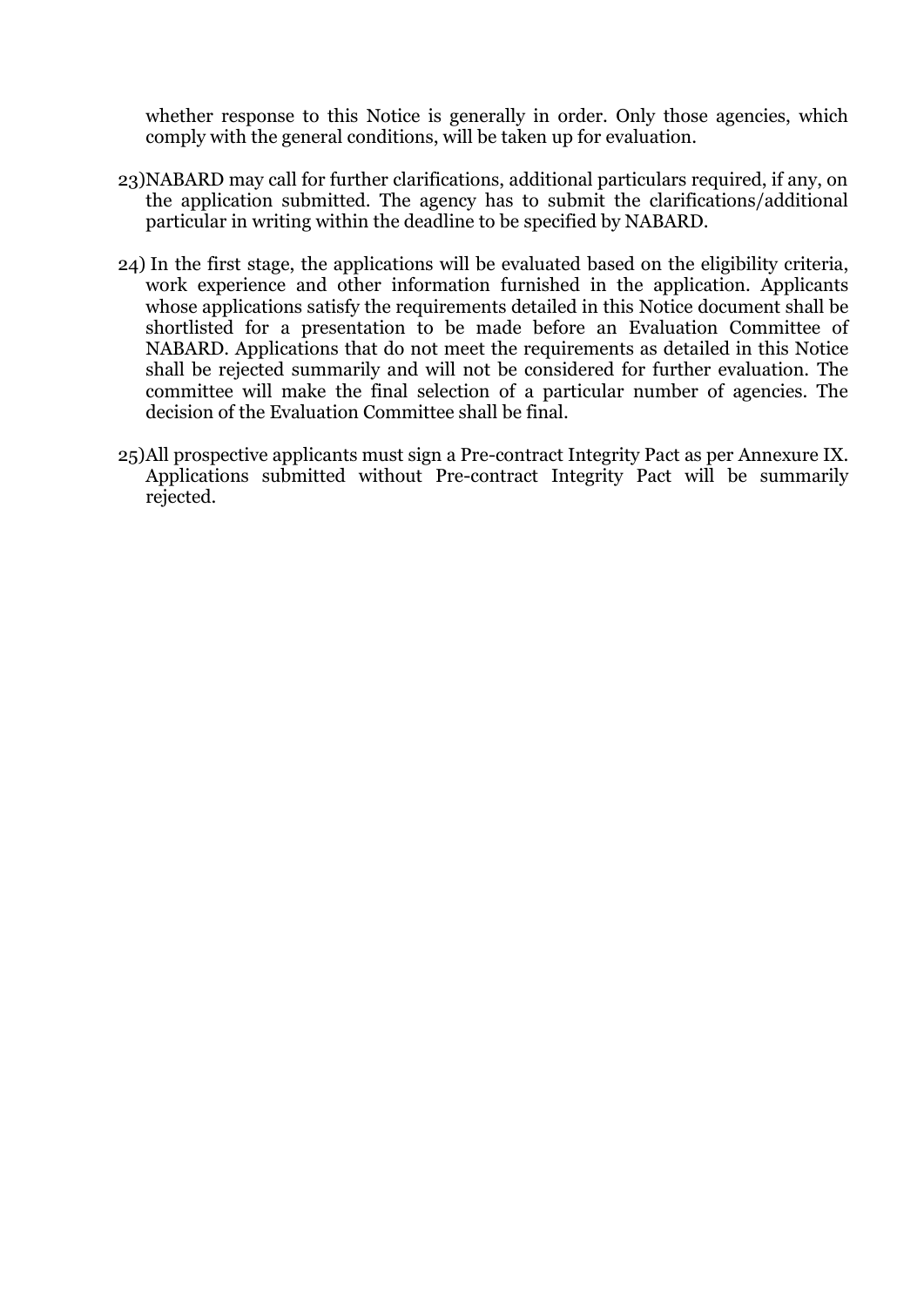### **ANNEXURE III Basic Information**

| $\mathbf{1}$   | Name of the Agency                                             |  |  |  |  |  |  |
|----------------|----------------------------------------------------------------|--|--|--|--|--|--|
|                | Type of Agency (Sole Proprietorship, Partnership, Private      |  |  |  |  |  |  |
| $\overline{2}$ | Ltd., Limited or Co-operative Body etc.)                       |  |  |  |  |  |  |
|                | Name of the Proprietor / Partners or Directors in the          |  |  |  |  |  |  |
| 3              | Agency                                                         |  |  |  |  |  |  |
|                | Details of Registration (Firm, Company etc.), Registering      |  |  |  |  |  |  |
| 4              | Authority, Date, Number etc.                                   |  |  |  |  |  |  |
| 5              | Experience in Years in undertaking Works as per Annexure I     |  |  |  |  |  |  |
|                | Permanent Account Number (PAN) of the Proprietor /             |  |  |  |  |  |  |
|                | Partnership firm / Private Limited / Limited or Co-operative   |  |  |  |  |  |  |
| 6              | Body - (Copy of PAN to be attached)                            |  |  |  |  |  |  |
|                | Details of Registration, if any with -                         |  |  |  |  |  |  |
|                | Tax Authority – (GST)                                          |  |  |  |  |  |  |
| 7              | (Enclose copies of relevant documents)                         |  |  |  |  |  |  |
| 8              | Annual turnover during the last three years                    |  |  |  |  |  |  |
|                | (Balance sheet & P&L A/c to be submitted, Rs in Lakh)          |  |  |  |  |  |  |
|                |                                                                |  |  |  |  |  |  |
|                | <b>Financial Year</b><br>Net worth<br>Turnover                 |  |  |  |  |  |  |
|                |                                                                |  |  |  |  |  |  |
|                | 2018-19                                                        |  |  |  |  |  |  |
|                |                                                                |  |  |  |  |  |  |
|                | 2019-20                                                        |  |  |  |  |  |  |
|                |                                                                |  |  |  |  |  |  |
|                | 2020-21                                                        |  |  |  |  |  |  |
| 9              |                                                                |  |  |  |  |  |  |
|                | Registered Office Address, Mobile Number, e-mail ID, FAX,      |  |  |  |  |  |  |
| 10             | Telephone Nos. and website address (if any)                    |  |  |  |  |  |  |
|                | Office Address through which the work will be handled and      |  |  |  |  |  |  |
| 11             | the name of the Officer-in-Charge/Top Executive                |  |  |  |  |  |  |
|                | Whether working with any of the Govt. / Semi Govt.,            |  |  |  |  |  |  |
|                | Undertakings / PSU / Financial Institutions as approved        |  |  |  |  |  |  |
| 12             | vendors and if so, furnish details thereof.                    |  |  |  |  |  |  |
|                | Whether any technical personnel are employed in the            |  |  |  |  |  |  |
|                | Organization and if so, give details of their qualification,   |  |  |  |  |  |  |
| 13             | experience, etc.                                               |  |  |  |  |  |  |
|                | Indicate if involved in any litigation at present in similar   |  |  |  |  |  |  |
| 14             | type of contracts.                                             |  |  |  |  |  |  |
|                | Indicate if any civil suit has arisen in the contracts of work |  |  |  |  |  |  |
| 15             | executed, if any, and give brief details.                      |  |  |  |  |  |  |
|                | Number of supplementary sheets attached (any other             |  |  |  |  |  |  |
|                | information)                                                   |  |  |  |  |  |  |
| 16             |                                                                |  |  |  |  |  |  |

Place:

Date: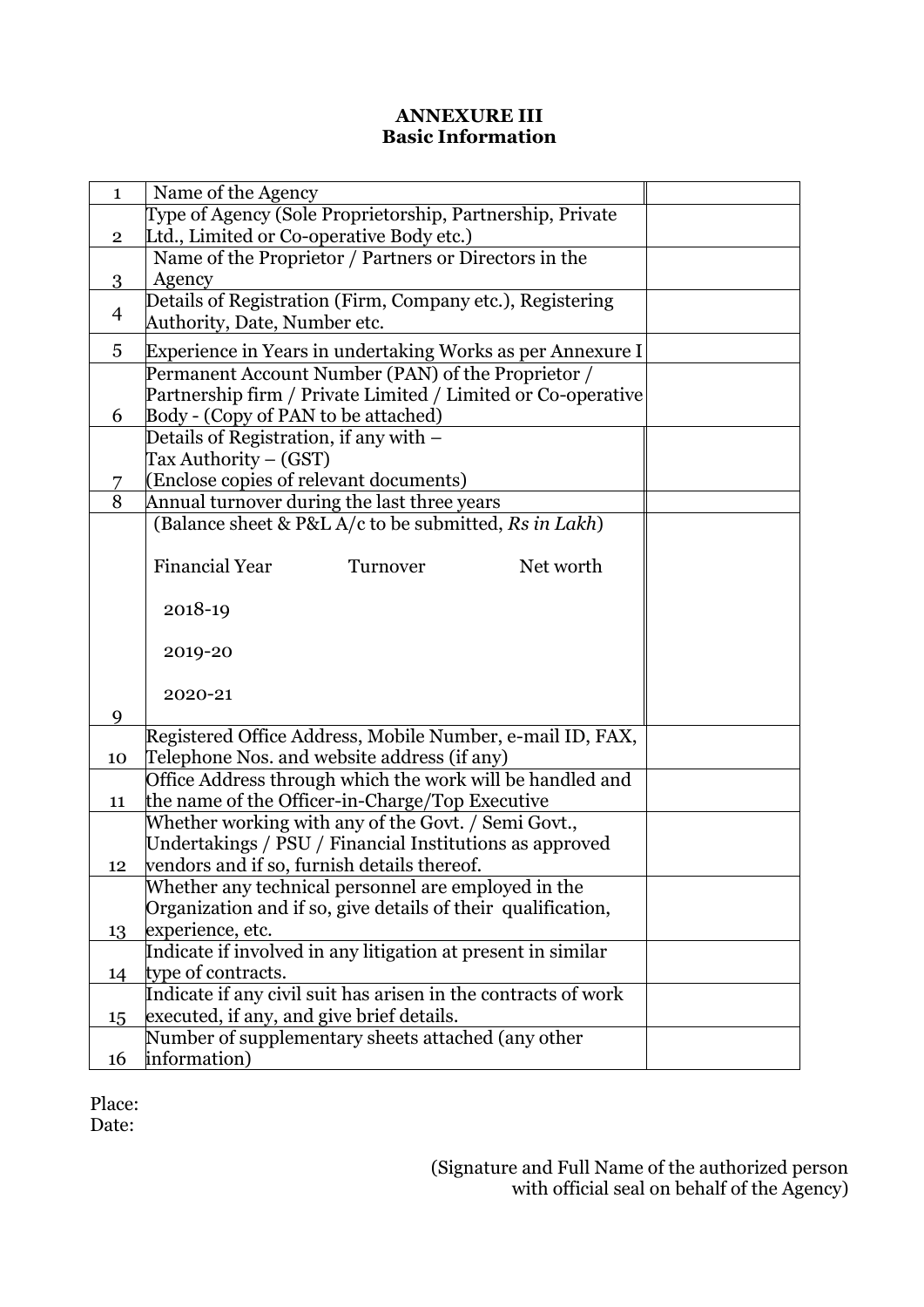## **ANNEXURE IV Past Experience**

List of FIVE similar important works (as per Annexure I) executed by the Organization during last 03 years:

| Name of | Name and address | Nature     | Location/ | Name & full     | Amount of  |
|---------|------------------|------------|-----------|-----------------|------------|
| work    | of the owner     | and type   | Address   | address/contact | work in    |
|         | (Govt./ Semi-    | of work    |           | number of the   | <b>INR</b> |
|         | Govt./Banks/PSU) | (in brief) |           | officer under   |            |
|         |                  |            |           | whom the work   |            |
|         |                  |            |           | was carried out |            |
|         |                  |            |           |                 |            |
|         |                  |            |           |                 |            |
|         |                  |            |           |                 |            |
|         |                  |            |           |                 |            |
|         |                  |            |           |                 |            |
|         |                  |            |           |                 |            |
|         |                  |            |           |                 |            |
|         |                  |            |           |                 |            |
|         |                  |            |           |                 |            |
|         |                  |            |           |                 |            |
|         |                  |            |           |                 |            |
|         |                  |            |           |                 |            |
|         |                  |            |           |                 |            |
|         |                  |            |           |                 |            |
|         |                  |            |           |                 |            |
|         |                  |            |           |                 |            |
|         |                  |            |           |                 |            |
|         |                  |            |           |                 |            |
|         |                  |            |           |                 |            |
|         |                  |            |           |                 |            |
|         |                  |            |           |                 |            |

\*Please provide proof of work (hard copy of the publication, link to access the work if available online, etc.)

\* Number of supplementary sheet attached (any other information)

Date: Place:

> (Signature and Full Name of the authorized person with official seal on behalf of the Agency)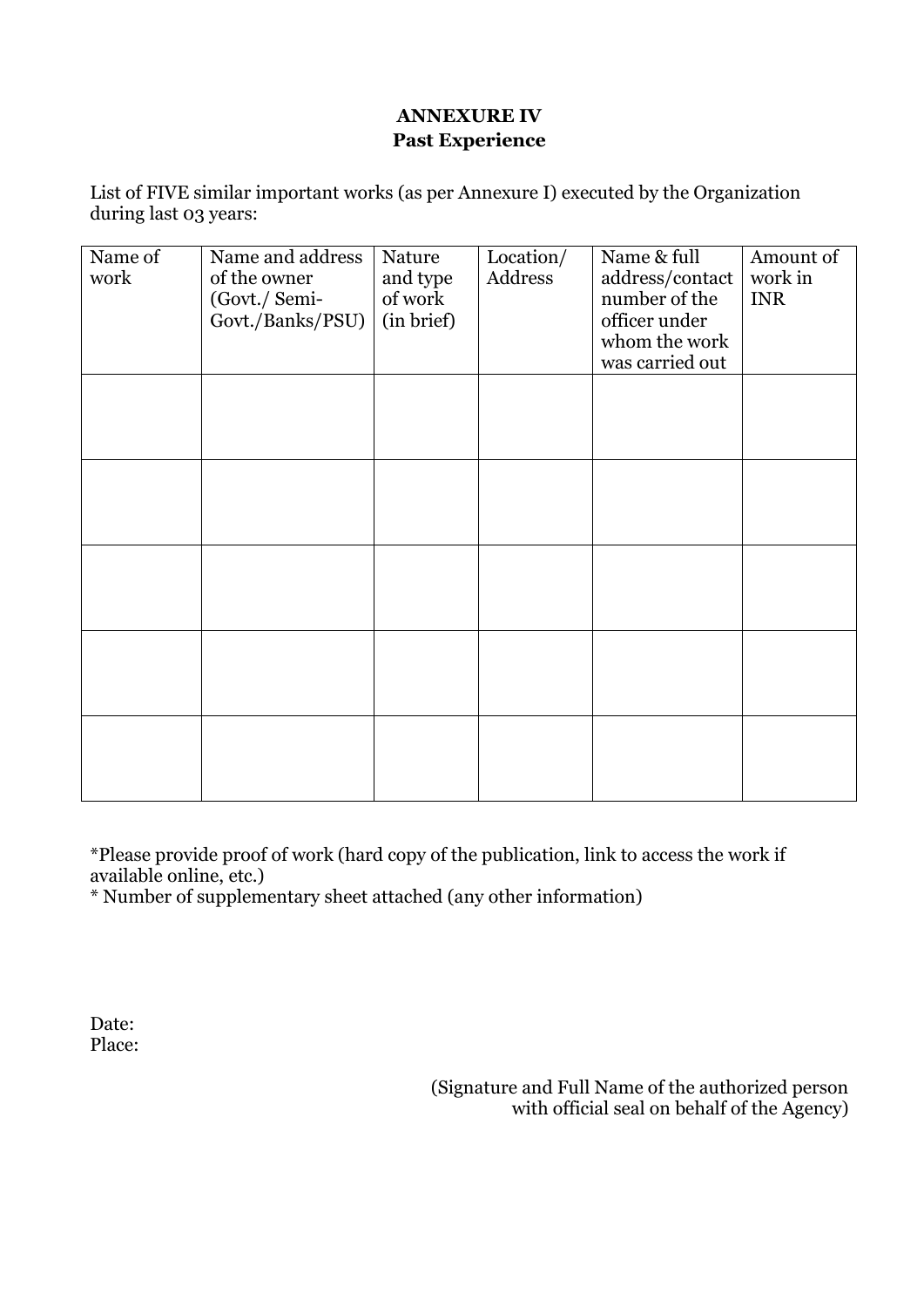## **ANNEXURE – V Technical and Skilled Personnel**

|  |  | 1. Name and details of technical and skilled personnel employed by you. |  |  |  |  |
|--|--|-------------------------------------------------------------------------|--|--|--|--|
|  |  |                                                                         |  |  |  |  |

| Name | Qualification | Experience | Name of<br>the<br>work<br>handled | No. of years<br>employed in $\vert$ work<br>the<br>organization | Value of<br>handled |
|------|---------------|------------|-----------------------------------|-----------------------------------------------------------------|---------------------|
|      |               |            |                                   |                                                                 |                     |
|      |               |            |                                   |                                                                 |                     |
|      |               |            |                                   |                                                                 |                     |

- **2.** Indicate other points, if any, to show technical and managerial competency or to indicate other important points in favour of the organization.
- **3.** Number of supplementary sheets attached (any other information).

Date: Place:

> (Signature and Full Name of the authorized person with official seal on behalf of the Agency)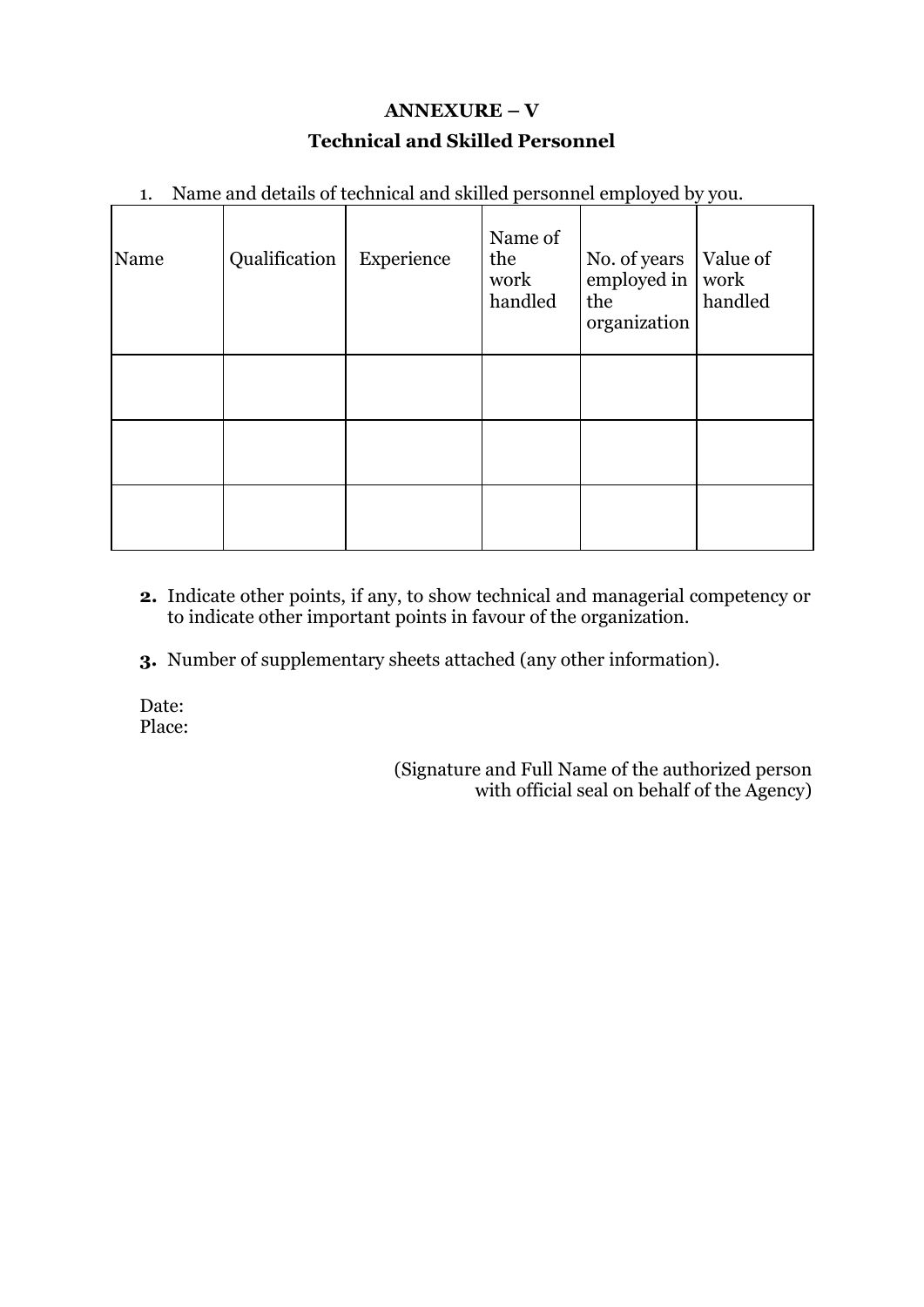#### **ANNEXURE – VI (To be submitted on agency's letterhead)**

Ref. No. Date :

Chief General Manager Corporate Communications Department NABARD, Head Office C-24, G- Block Bandra Kurla Complex Bandra East Mumbai 400051

Madam/Dear Sir

## **Empanelment of Creative Agencies**

Please refer to your advertisement in the Newspaper/NABARD Website/CPPP Portal on  $(date)$  for the empanelment of creative agencies. I am/We are pleased to offer myself/ourselves to be empaneled under Creative Agencies category in your organization.

- All the desired information, documents and certificates as required by you, are enclosed herewith in the prescribed pro-forma for your perusal.
- I/We have read the instructions appended to the pro-forma and I/We understand that if any false information is detected at a later date, any contract made between ourselves and the NABARD on the basis of the information given by me/us will be treated as invalid.
- I/We agree that decision of the NABARD, HO, Mumbai in selection of the agencies will be final and bindings on me/us.
- All the information furnished in the annexures are correct to the best of my/our knowledge.

Thanking you

Yours faithfully,

Date: Place:

(Signature and Full Name of the authorized person with official seal on behalf of the Agency)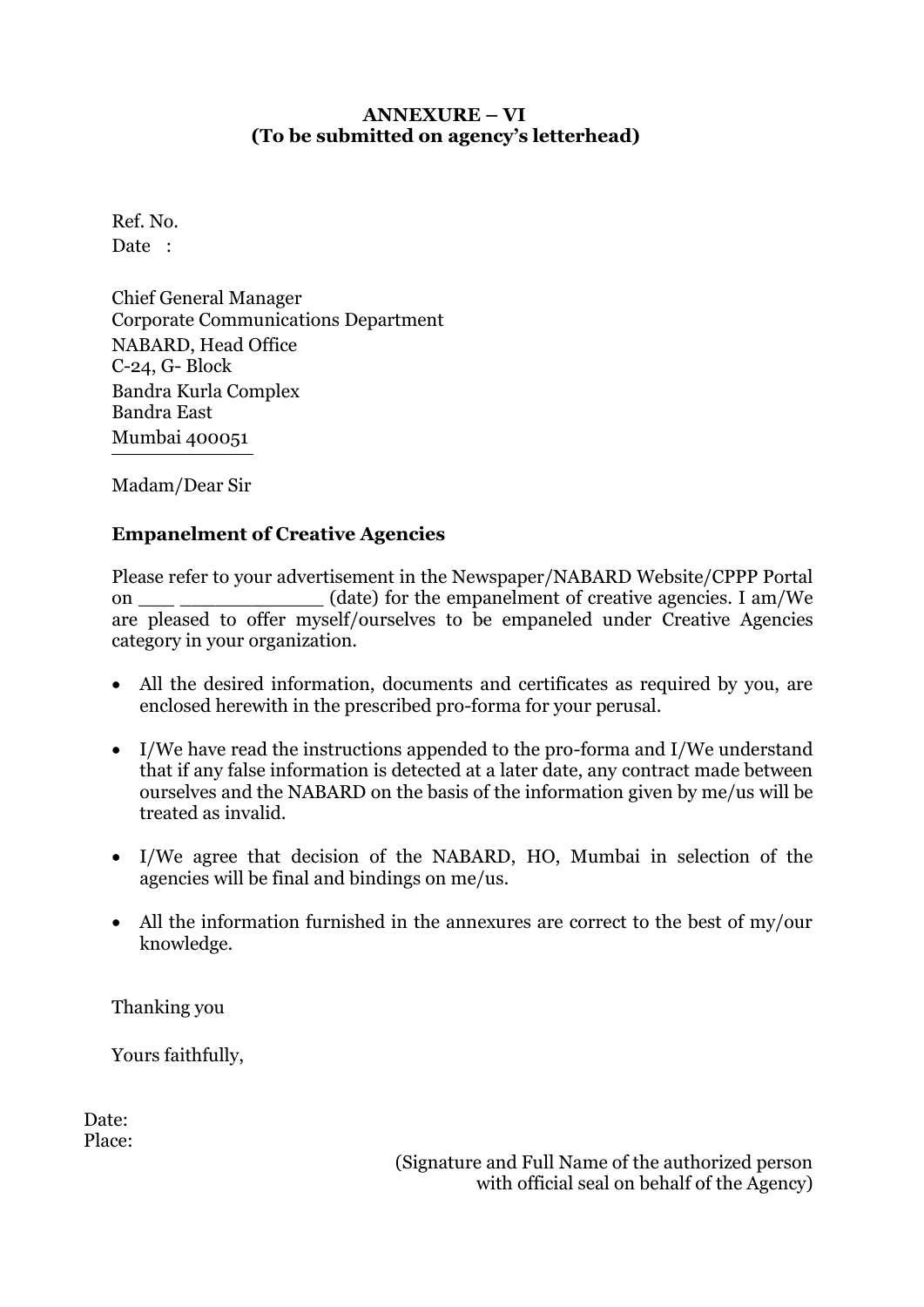## **ANNEXURE-VII Details of Bank Account**

| $\mathbf{1}$   | Name of the Agency                                                |  |
|----------------|-------------------------------------------------------------------|--|
| $\mathbf{2}$   | Category (Individual / Partnership /<br>Proprietor / Company etc. |  |
| 3              | Name of the Account Holder                                        |  |
| $\overline{4}$ | Registered Address of the Agency                                  |  |
| 5              | Name of the Bank Branch and Address                               |  |
| 6              | Bank's Code and Branch's Code                                     |  |
| 7              | IFS Code of the Bank's Branch                                     |  |
| 8              | Type of Account (Current / Savings / Cash<br>Credit)              |  |
| 9              | <b>Account Number</b>                                             |  |
| 10             | <b>PAN Number</b>                                                 |  |
| 11             | Tax Registration Number (GST No.)                                 |  |
| 12             | Other details if any                                              |  |

Place: Date:

 (Signature and Full Name of the authorized person with Official Seal On behalf of the Agency)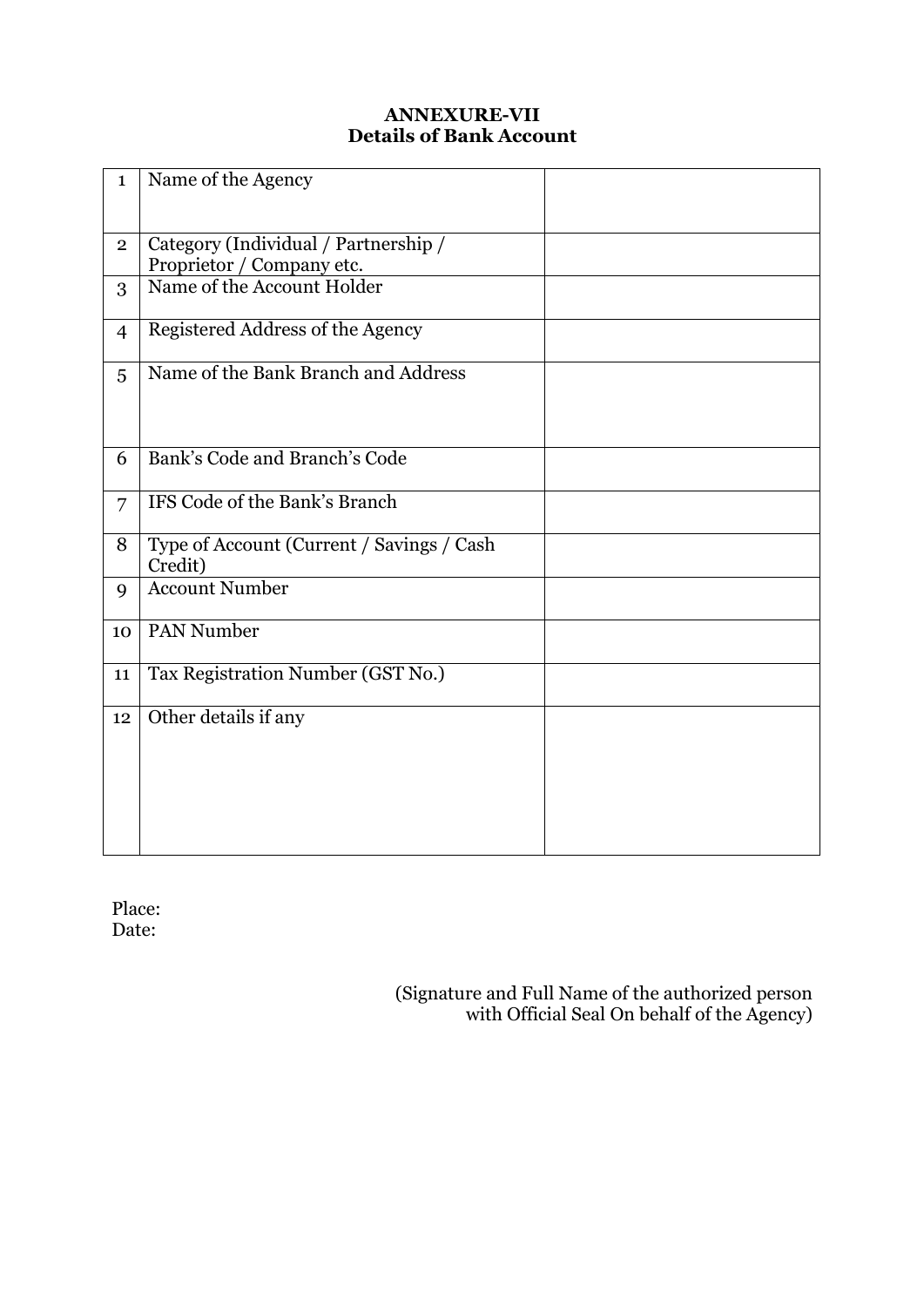#### **Annexure VIII Cover Page**

National Bank for Agriculture and Rural Development (NABARD) "Head Office", Plot No.C-24, G Block, Bandra Kurla Complex Bandra East, Mumbai 400 051 Phone: 022-26539358 E-mail: ccd@nabard.org \*\*\*\*\*\*\*\*\*\*\*\*\*\*\*\*\*\*\*\*\*\*\*\*\*\*\*\*\*\*\*\*\*\*\*\*\*\*\*\*\*\*\*\*\*\*\*\*\*\*\*\*\*\*\*\*\*\*\*\*\*\*\*\*\*\*

**Notice for Empanelment of Creative Agencies**

---------------------------------------------------------------------------------------------------------------------

Name of the Applicant: …………………………………………………………………..

Address:

……………………………………………………… ……………………………………………………… ……………………………………………………… …………………………………………………………………

**To The Chief General Manager Corporate Communications Department NABARD, Head Office 2nd Floor Plot No.c-24, G Block, Bandra Kurla Complex, Bandra East, Mumbai -400 051**

This document consists of ….. pages including current page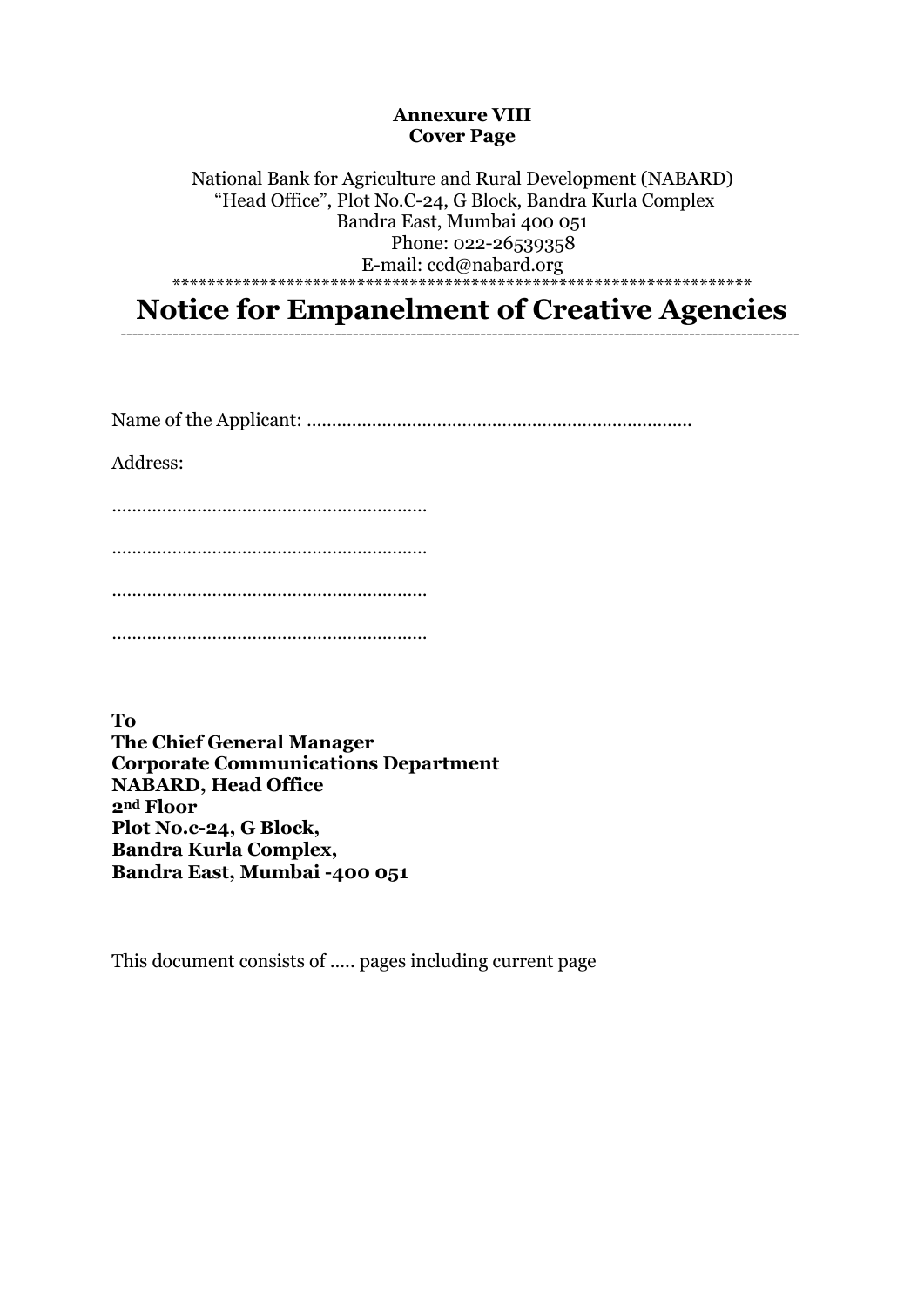#### **ANNEXURE-IX**

#### **Pre Contract Integrity Pact** *(to be signed on stamp paper value of Rs 100/-)*

Between National Bank for Agriculture and Rural Development (NABARD) hereinafter referred to as "The Buyer" And …………………………………………. hereinafter referred to as "The Bidder"

#### **Preamble**

The Buyer intends to award, under laid down organizational procedures, contract/s for ……………………………….. . The Buyer values full compliance with all relevant laws of the land, rules, regulation, and economic use of resources and of fairness /transparency in its relations with its Bidder(s) and/or Contractor(s). In order to achieve these goals, the Buyer will appoint Independent External Monitors (IEMs) who will monitor the tender process and the execution of the contract for compliance with the principles mentioned above.

#### **Section 1 – Commitments of the Buyer**

(1) The Buyer commits itself to take all measures necessary to prevent corruption and to observe the following principles:

a. No employee of the Buyer, personally or through family members, will in connection with the tender for, or the execution of a contract, demand, take a promise for or accept, for self or third person, any material or immaterial benefit which the person is not legally entitled to.

b. The Buyer will, during the tender process treat all Bidder(s) with equity and reason. The Buyer will, in particular, before and during the tender process, provide to all Bidder(s) the same information and will not provide to any Bidder(s) confidential / additional information through which the Bidder(s) could obtain an advantage in relation to the tender process or the contract execution.

c. The Buyer will exclude from the process all known prejudiced persons.

(2) If the Buyer obtains information on the conduct of any of its employees which is a criminal offence under the IPC/PC Act, or if there be a substantive suspicion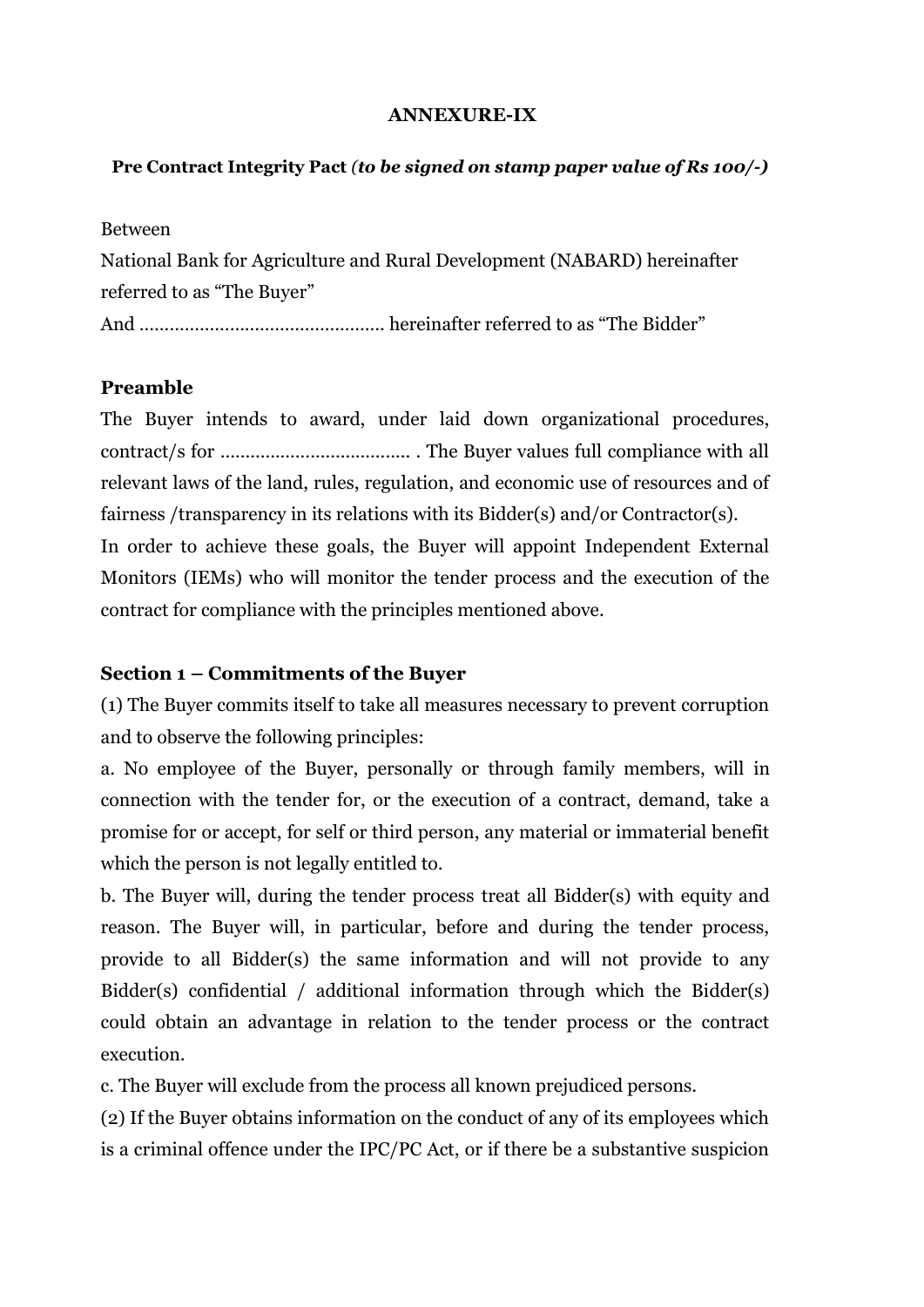in this regard, the Buyer will inform the Chief Vigilance Officer and in addition can initiate disciplinary actions.

## **Section 2 – Commitments of the Bidder(s)/Contractor(s)**

(1) The Bidder(s) / Contractor(s) commit themselves to take all measures necessary to prevent corruption. The Bidder(s) / Contractor(s) commit themselves to observe the following principles during participation in the tender process and during the contract execution:

a. The Bidder(s) / Contractor(s) will not, directly or through any other person or firm, offer, promise or give to any of the Buyer's employees involved in the tender process or the execution of the contract or to any third person any material or other benefit which he/she is not legally entitled to, in order to obtain in exchange any advantage of any kind whatsoever during the tender process or during the execution of the contract.

b. The Bidder(s)/Contractor(s) will not enter with other Bidders into any undisclosed agreement or understanding, whether formal or informal. This applies in particular to prices, specifications, certifications, subsidiary contracts, submission or non- submission of bids or any other actions to restrict competitiveness or to introduce cartelisation in the bidding process.

c. The Bidder(s)/Contractor(s) will not commit any offence under the relevant IPC/PC Act; further the Bidder(s) / Contractor(s) will not use improperly, for purposes of competition or personal gain, or pass on to others, any information or document provided by the Buyer as part of the business relationship, regarding plans, technical proposals and business details, including information contained or transmitted electronically.

d. The Bidder(s)/Contractor(s) of foreign origin shall disclose the name and address of the Agents/representatives in India, if any. Similarly the Bidder(s)/Contractors(s) of Indian Nationality shall furnish the name and address of the foreign Buyers, if any.

e. The Bidder(s) /Contractor(s) will, when presenting their bid, disclose any and all payments made, is committed to or intends to make to agents, brokers or any other intermediaries in connection with the award of the contract.

f. Bidder(s) /Contractor(s) who have signed the Integrity Pact shall not approach the Courts while representing the matter to IEMs and shall wait for their decision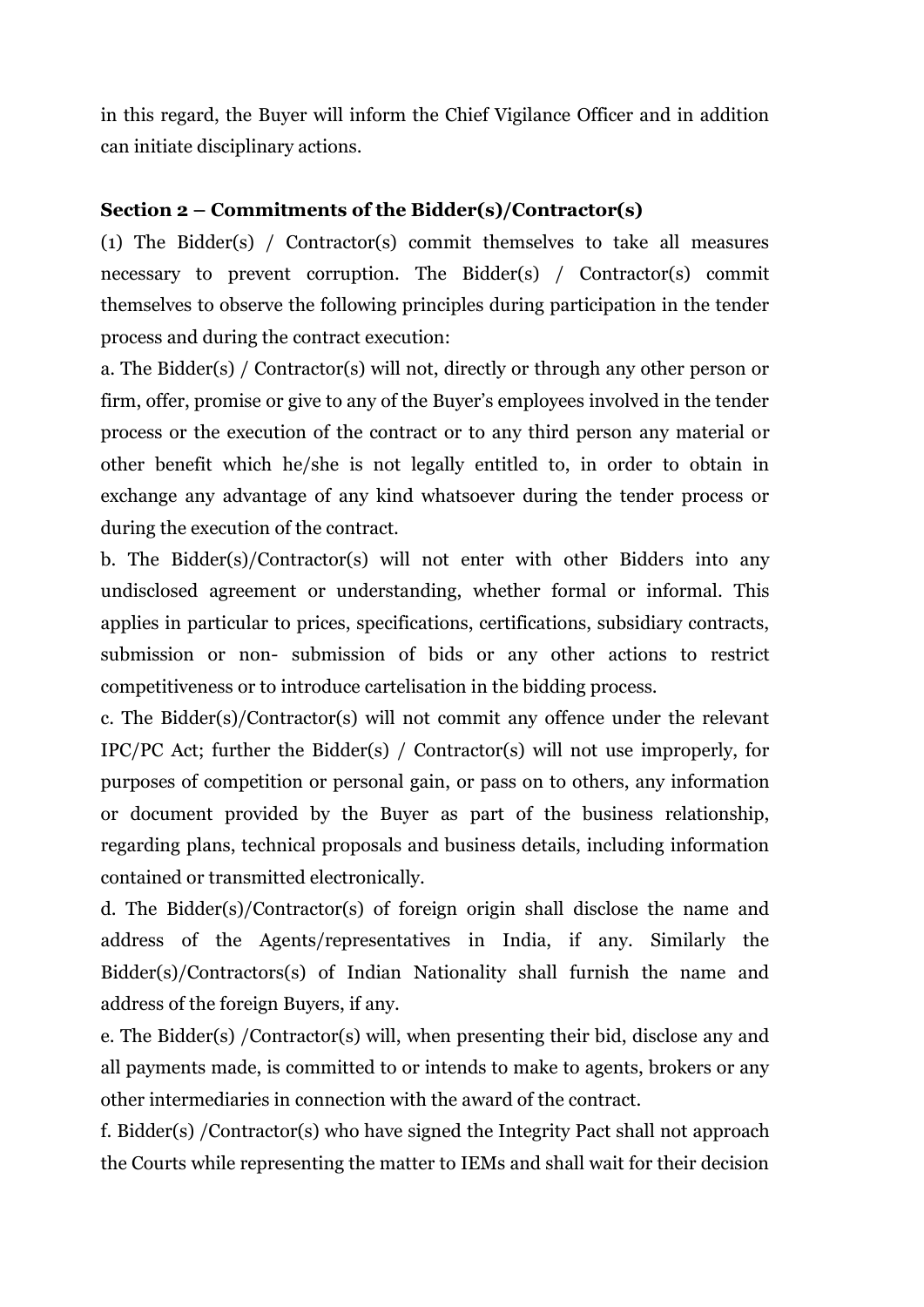in the matter. (2) The Bidder(s) /Contractor(s) will not instigate third persons to commit offences outlined above or be an accessory to such offences.

## **Section 3 – Disqualification from tender process and exclusion from future contracts**

If the Bidder(s) /Contractor(s), before award or during execution has committed a transgression through a violation of Section 2, above or in any other form which put their reliability or credibility in question, the Buyer is entitled to disqualify the Bidder(s) /Contractor(s) from the tender process.

## **Section 4 – Compensation for Damages**

(1) If the Buyer has disqualified the Bidder(s) from the tender process prior to the award according to Section 3, the Buyer is entitled to demand and recover the damages equivalent to Earnest Money Deposit/Bid Security.

(2) If the Buyer has terminated the contract according to Section 3, or if the Buyer is entitled to terminate the contract according to Section 3, the Buyer shall be entitled to demand and recover from the Contractor liquidated damages of the Contract value or the amount equivalent to Performance Bank Guarantee.

## **Section 5 – Previous transgression**

(1) The Bidder declares that no previous transgressions occurred in the last three years with any other Company in any country conforming to the anti-corruption approach or with any Public Sector Enterprise in India that could justify his exclusion from the tender process.

(2) If the Bidder makes incorrect statement on this subject, he can be disqualified from the tender process.

## **Section 6 – Equal treatment of all Bidders / Contractors/ Subcontractors**

(1) In case of Sub-contracting, the Buyer Contractor shall take the responsibility of the adoption of Integrity Pact by the Sub-contractor.

(2) The Buyer will enter into agreements with identical conditions as this one with all Bidders and Contractors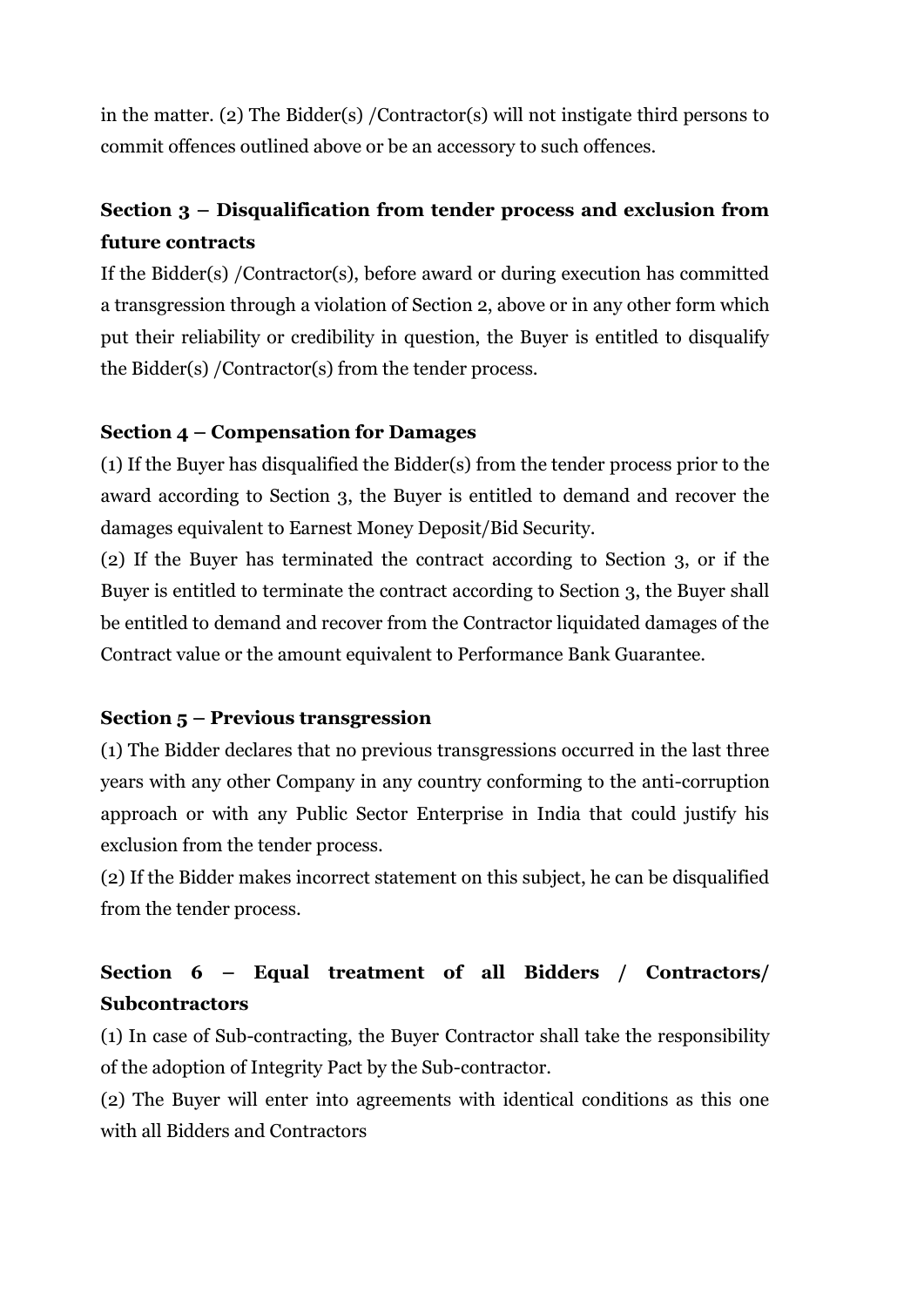(3) The Buyer will disqualify from the tender process all bidders who do not sign the Pact or violate its provisions.

## **Section 7 – Criminal charges against violating Bidders(s) / Contractor(s)/ Subcontractor(s)**

If the Buyer obtains knowledge of conduct of a Bidder, Contractor or Subcontractor, or of an employee or a representative or an associate of a Bidder, Contractor or Subcontractor, which constitutes corruption, or if the Buyer has substantive suspicion in this regard, the Buyer will inform the same to the Chief Vigilance Officer.

## **Section 8 – Independent External Monitor**

(1) The Buyer appoints competent and credible Independent External Monitor for this Pact after approval by the Central Vigilance Commission. The task of the Monitor is to review independently and objectively, whether and to what extent the parties comply with the obligations under this agreement. The Independent External Monitor appointed for NABARD is:

| Shri Pramod Kumar             | <b>OR</b> | Dr. Sanjay Kumar Panda, IAS       |
|-------------------------------|-----------|-----------------------------------|
| Sangewar, IRSS (Retd)         |           | (Retd)                            |
| H.No. 12-5-65/1, Flat No. 109 |           | 515, Ward No.3                    |
| Sri Harsha Sethuram Unique    |           | Sideshwar Sahi                    |
| Vijayapuri Colony, South      |           | Cuttack district<br>Cuttack City, |
| Lalaguda, Secunderabad-500    |           | Odisha 753 008                    |
| 017, Telangana State.         |           |                                   |
|                               |           |                                   |

(2) The Monitor is not subject to instructions by the representatives of the parties and performs his/her functions neutrally and independently. The Monitor would have access to all Contract documents, whenever required. It will be obligatory for him / her to treat the information and documents of the Bidders /Contractors as confidential. He / she reports to the Chairman, NABARD.

(3) The Bidder(s)/Contractor(s) accepts that the Monitor has the right to access without restriction to all Project documentation of the Buyer including that provided by the Contractor. The Contractor will also grant the Monitor, upon his/her request and demonstration of a valid interest, unrestricted and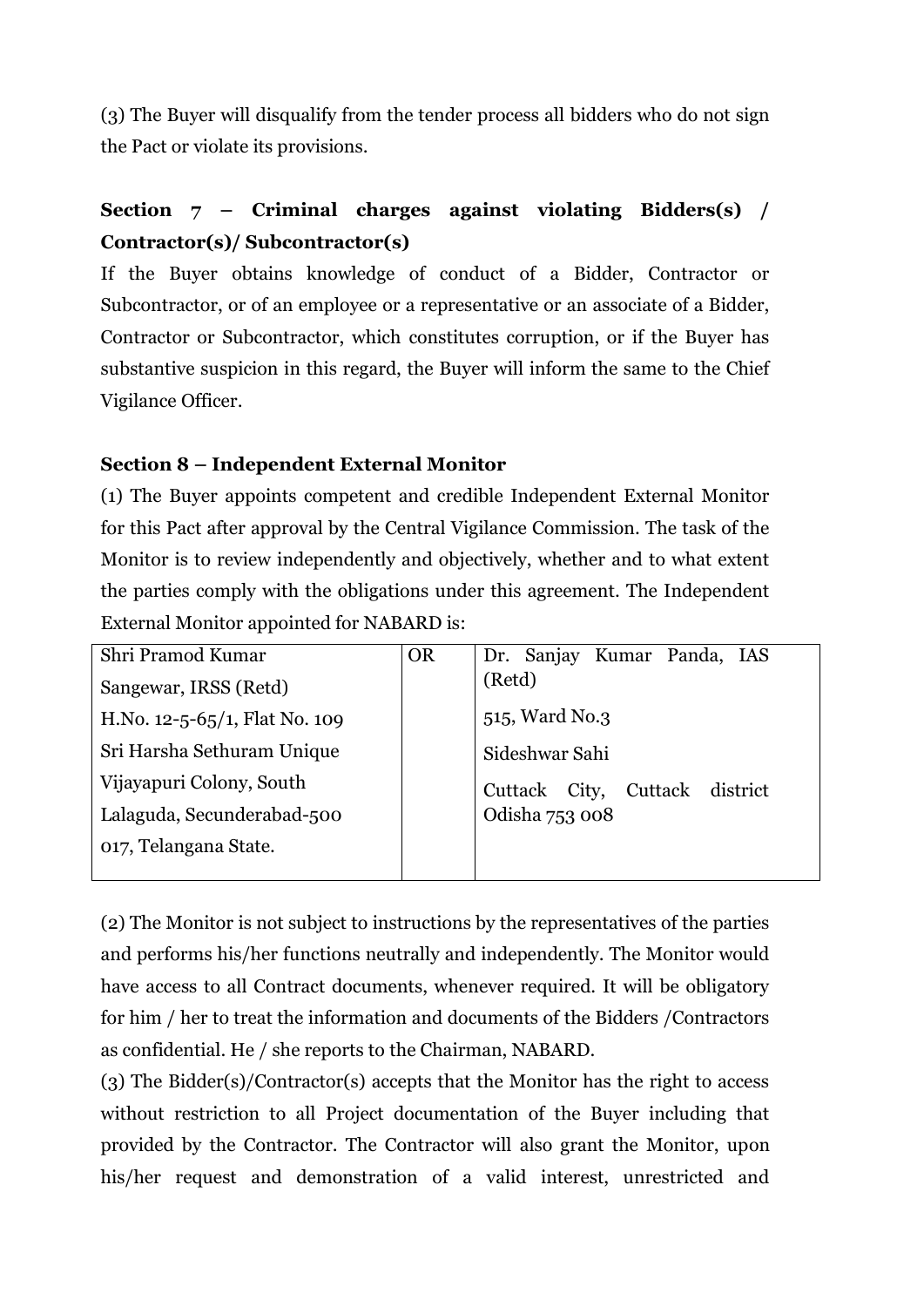unconditional access to their project documentation. The same is applicable to Sub-contractors.

(4) The monitor is under contractual obligation to treat the information and documents of the Bidder(s) /Contractor(s) / Sub-contractor(s) with confidentiality. The Monitor has also signed declarations on 'Non-disclosure of Confidential Information and of 'Absence of Conflict of Interest'. In case of any conflict of interest arising at a later date, the IEM shall inform Chairman, NABARD and recuse himself/herself from that case.

(5) The Buyer will provide to the Monitor sufficient information about all meetings among the parties related to the Project, provided such meetings could have an impact on the contractual relations between the Buyer and the Contractor. The parties offer to the Monitor the option to participate in such meetings.

(6) As soon as the Monitor notices, or believes to notice, a violation of this agreement, he/she will so inform the Management of the Buyer and request the Management to discontinue or take corrective action, or to take other relevant action. The monitor can in this regard submit non-binding recommendations. Beyond this, the Monitor has no right to demand from the parties that they act in a specific manner, refrain from action or tolerate action.

(7) The monitor will submit a written report to the Chairman, NABARD within 8 to 10 weeks from the date of reference or intimation to him by the Buyer and, should the occasion arise, submit proposal for correcting problematic situations.

(8) If the Monitor has reported to the Chairman, NABARD, a substantiated suspicion of an offence under the relevant IPC/PC Act, and the Chairman NABARD has not, within reasonable time, taken visible action to proceed against such offence or reported it to the Chief Vigilance Officer, the Monitor may also transmit this information directly to the Central Vigilance Commissioner.

(9) The word 'Monitor' would include both singular and plural.

#### **Section 9 – Pact Duration**

This Pact begins when both parties have legally signed it. It expires for the Contractor 12 months after the last payment under the contract, and for all other Bidders 6 months after the contract has been awarded. Any violation of the same would entail disqualification of the bidders and exclusion from future business